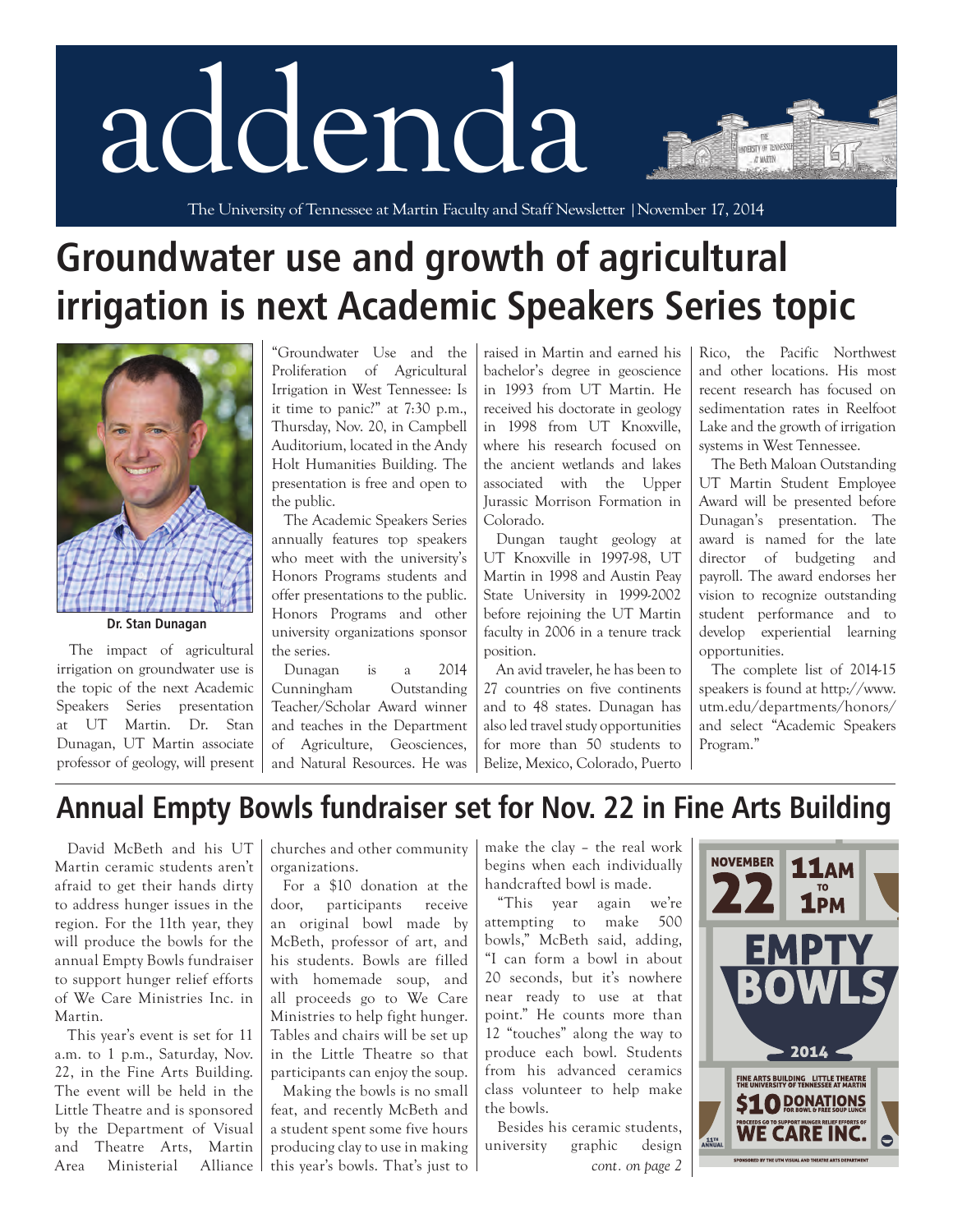## Calendar

- •**Contemporary Art Exhibition**, Fine Arts Building Art Gallery, Nov. 18-21, 4-8 p.m. daily
- •**Employee Engagement Survey**, (through Nov. 21) [yourvoice.tennessee.edu](http://yourvoice.tennessee.edu)
- •**Nov. 17** UTM Percussion Ensemble Chamber Works Concert with Guest Artist Ivan Trevino, Fine Arts Building, 7:30 p.m.
- **•Nov. 17** Skyhawk Men's Basketball at Arkansas State, 7:05 p.m.
- **•Nov. 18** UTM Piano Ensemble Concert, Blankenship Recital Hall, 7:30 p.m.
- **•Nov. 18** Open Mic Night, Watkins Auditorium, Boling University Center, 7:30 p.m.
- •**Nov. 19** Skyhawk Women's Basketball vs. University of Cincinnati, Elam Center, 6:30 p.m.
- **•Nov. 19** Joseph Agee, Senior Tuba Recital, Blankenship Recital Hall, Fine Arts Building, 7:30 p.m.
- **•Nov. 20** Skyhawk Men's Basketball vs. Champion Baptist, Elam Center, 6:30 p.m.
- **•Nov. 20** Academic Speakers Series, Dr. Stan Dunagan, "Groundwater Use and the Proliferation of Agricultural Irrigation in West Tennessee: Is it time to panic?" Campbell Auditorium, Holt Humanities Building, 7:30 p.m.
- **•Nov. 20** Student Chamber Recital, Band Rehearsal Hall, Fine Arts Building, 7:30 p.m.
- **•Nov. 20** Voice Recital, Students from the Studios of Dr. Roberto Mancusi and Dr. Amy Yeung, Blankenship Recital Hall, Fine Arts Building, 7:30 p.m.



The Employment Engagement Survey is open through Nov. 21. All regular employees working 50 percent time or more can participate. Please complete the survey and help UT Martin be the best workplace possible!

Learn more and take the survey at [yourvoice.tennessee.edu.](http://yourvoice.tennessee.edu)

- **•Nov. 20** Dance Ensemble Fall Showcase, Harriet Fulton Theatre, Fine Arts Building, 8 p.m.
- **•Nov. 21** Skyhawk Equestrian vs. Alabama (scrimmage) and Minnesota-Crookston, McWherter Agricultural Complex, 10 a.m.
- **•Nov. 21** Skyhawk Women's Basketball vs. Dayton at Iowa Hawkeye Challenge, 5 p.m.
- **•Nov. 21** Dance Ensemble Fall Showcase, Harriet Fulton Theatre, Fine Arts Building, 8 p.m.
- **•Nov. 22** STEMulation Saturday Mini-Camp, Gooch Hall, 9 a.m.-3 p.m.
- **•Nov. 22** Skyhawk Football at Eastern Illinois University, Noon
- **•Nov. 22** Skyhawk Women's Basketball at Iowa Hawkeye Challenge (TBA)
- **•Nov. 22** Fall Choral Concert, Blankenship Recital Hall, Fine Arts Building, 7:30 p.m.
- **•Nov. 23** Rachael Holloway, Senior Voice Recital, Blankenship Recital Hall, Fine Arts Building, 3 p.m.

#### *Annual cont. from page 1*

students are assisting with publicity and have produced a poster that's being distributed for display and also finding its way to social media. Student potters will also receive T-shirts bearing an original design that recognizes their work.

McBeth and his students know they are helping to address a real need.

"In Tennessee, one in six of Tennesseans has hunger issues," he said. "They don't **•Nov. 23** – Zachery Barker, Senior Saxophone Recital, Blankenship Recital Hall, Fine Arts Building, 7:30 p.m.

*(Note – The Addenda calendar is not a comprehensive listing of university events. Check the Events Calendar at www.utm.edu or [utmsports.com](http://utmsports.com) for additional university events and activities.)*



know where their next meal's coming from or if there'll be a next meal. We're blessed in West Tennessee to have We Care who provides a wonderful food relief (program) for that, but they need help."

Persons wanting to support Empty Bowls but not needing another bowl are encouraged to make a donation for hunger relief and donate the bowls to a women's shelter or other organization.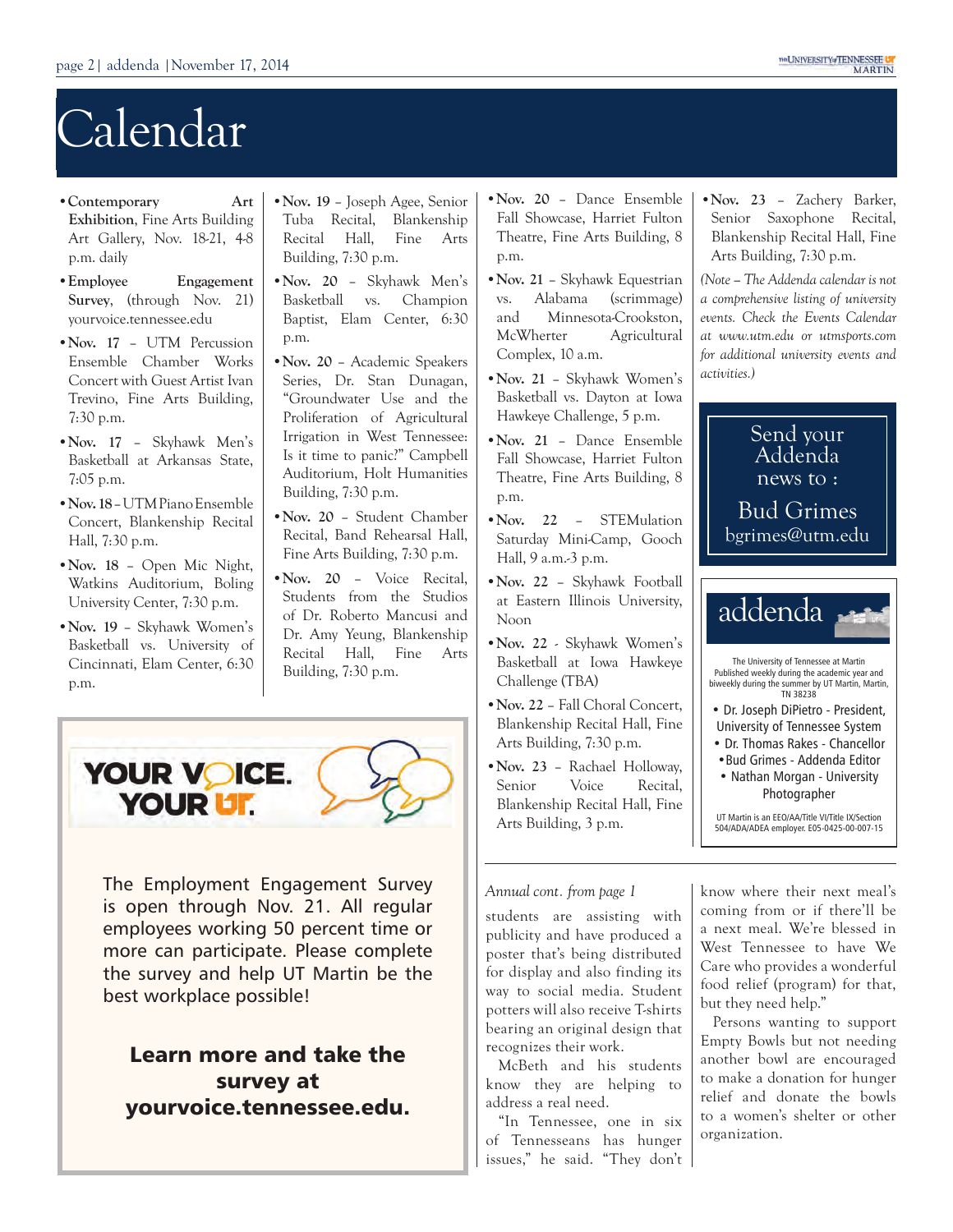

**n Dr.** Louis C. Glover, assistant professor, Department of Educational Studies, and three UT Martin students presented "STEM-Based Middle School Activities Using Lab Quest Probe-ware" at the Tennessee Science Teachers Association Conference held in Murfreesboro. The preservice teachers were Andrew Eudy, Amanda Geater and Max Turner. Glover and his students presented activities that they developed for the STEMulation Camp 2014 and STEMulation Saturday Mini-Camps.

 $\blacksquare$  On Oct. 28, over 100 students in fourth through eighth grades from Middle and West Tennessee traveled to the main campus for the 2nd Annual Treble Honor Choir, coordinated and conducted by **Dr. Johnathan Vest**, associate professor of music and interim chair, Department of Music. The students, who worked with their music teachers to prepare the music, rehearsed with Vest all day and performed a concert for a packed audience that evening in the Harriet Fulton Theater. Guest musicians included **Delana Easely**, lecturer of music; **Dr. Scott Roberts**, professor of

music; and **Dr. Douglas Owens**, assistant professor of music. The UT Martin Chapter of the Collegiate National Association for Music Education (CNAfME) sponsored the event. (see photo below)

■ Drs. Karen DiBella, Louis **Glover** and **Kim Williams**, all assistant professors in the Department of Educational Studies, were recently notified of acceptance of their 2014- 2015 Project RITE Grant proposal titled "Enhancing preservice teachers' instructional strategies using cross-curricular technology integration." Project RITE (Research of Instructional Technology in Education) is a grant opportunity for faculty at UT Knoxville and UT Martin to study the impact of using technology-mediated instructional strategies on student-learning outcomes. Participants must design and conduct their own research regarding the question of how instructional technology affects student learning. The research pilots/projects should measure the use and effectiveness of technologies intended to enhance both the teaching and learning process.

## $\delta_{\rm FWH}$  and  $\delta_{\rm FWH}$  and staff working together

 $\blacksquare$  Notice of acceptance for the publication of a research report was received by **Drs. Michael P. McCullough**, professor of management, and Samuel Faught, assistant professor of management. The research report is titled "Paradoxes of Organizational Effectiveness" and will be published in the International Journal of Business and Social Science, 5, 9(1); August, 2014.

**n** The New Pacer Singers, led by **Dr. Mark Simmons**, associate professor of music and director of choral activities, traveled to Nashville on Nov. 5-7 to present six high school performances throughout the metro area, as well as one public concert in Smyrna. The performances reached over 700 high school students at Mt. Juliet, Antioch, Wilson Central, Siegel, Stewarts Creek, and White House high schools. The ensemble also provided a public concert at Smyrna First United Methodist Church to around 65 community members. In addition to the choir, **Dr. Amy Yeung**, professor of music, and **Dr. Roberto Mancusi**, associate professor of music, also performed vocal solos and were accompanied on the piano by **Dr. Johnathan Vest**, associate professor of music and interim chair, Department of Music. Students received detailed information about programs offered by UT Martin, as well as scholarship opportunities.